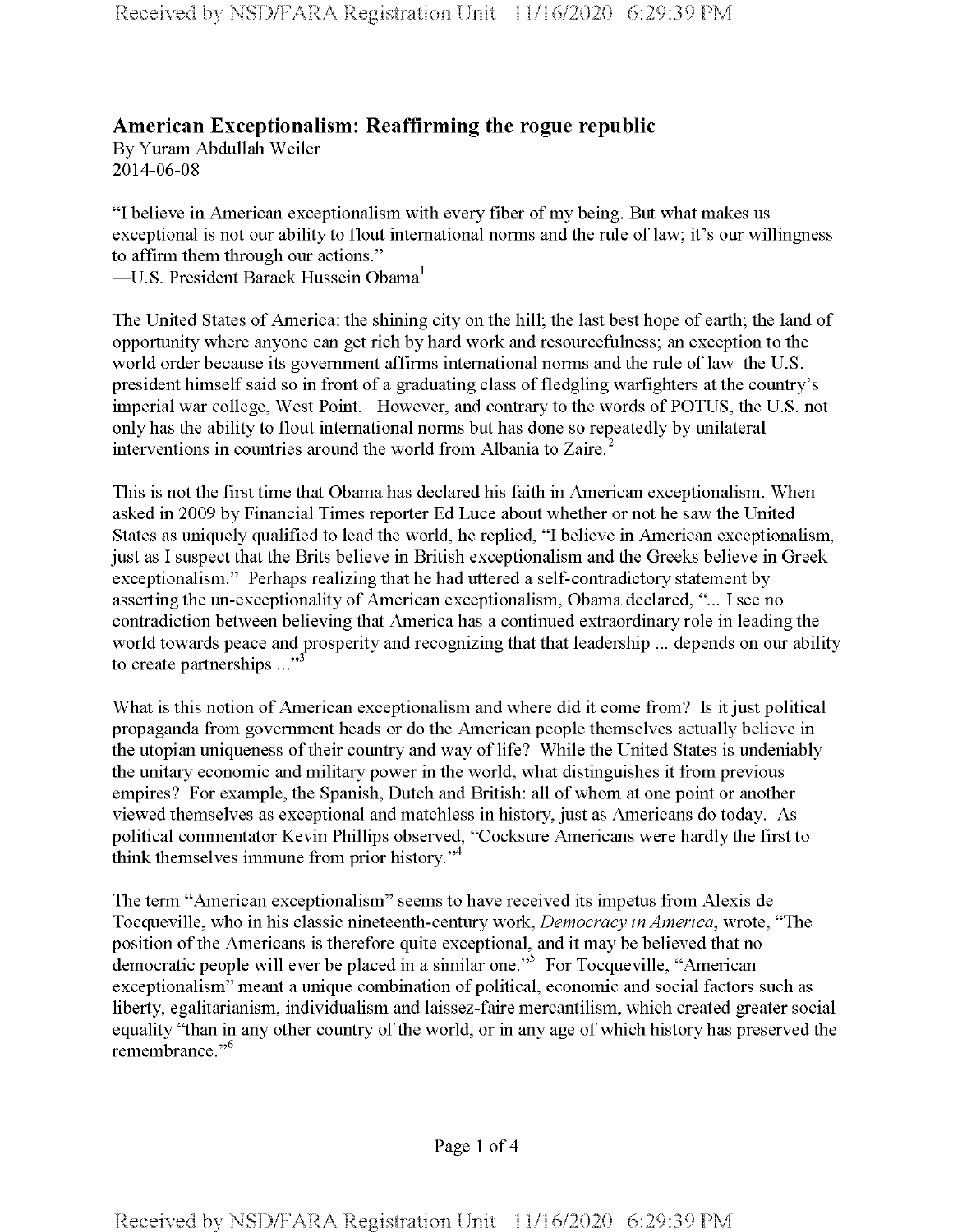While George Washington, in his farewell address in 1796, spoke elatedly of the coming age of U.S. unilateralism "when we may choose peace or war, as our interest, guided by our justice, shall counsel," others, such as the Spanish Governor of Louisiana, were less than enthusiastic about American exceptionalism. In 1794, alarmed over the onslaught of land-hungry Anglo-American colonizers pouring into his territory, he predicted the demise of anyone who opposed them and warned, "Their method of spreading themselves and their policy are as much to be feared as Spanish arms."<sup>7</sup> By the end of the War of 1812, years before Tocqueville's glowing assessment was published in 1840, America had established a pattern of preemption, unilateralism and hegemony<sup>8</sup> that worried the European rulers. "The universal feeling of Europe in witnessing the gigantic growth of our population is that we shall, if united, become a very dangerous member of the society of nations," wrote John Quincy Adams in  $1817$ .

Taking Tocqueville to task over his benign characterization of American exceptionalism, Harvard professor of international relations Stephen Walt wrote, "The idea that the United States is uniquely virtuous may be comforting to Americans. Too bad it's not true."<sup>10</sup> Walt points out that over the course of history, U.S. political leaders have not felt constrained by moral principles when it comes to acting in what they perceived to be the country's (or their own) best interests. A brieflook at America's murderous past should suffice to illustrate the point.

Since the time of the establishment of the original 13 colonies, the U.S. has routinely targeted civilian populations in its imperial campaigns. Beginning with the colonial genocide perpetrated against the American Native People, which reduced a civilization of millions to less than  $250,000$  by 1892,<sup>11</sup> the U.S. liquidated upwards of 400,000 civilians in its Philippine conquest, 305.000 German and 330,000 Japanese by firebombing cities during World War II, and over a million Vietnamese by bombs, napalm and Agent Orange, and some 30,000 Nicaraguans by the U.S.-backed Contra death squads, <sup>12</sup> not to mention the empire's most recent imperial rampage, the Iraq Reconquista, which claimed the lives of from  $500,000^{13}$  to upwards of 1.2 million<sup>14</sup> innocent lives between March 2003 to 2011. This should be sufficient to shake anyone's cherished faith in the beneficence of American exceptionalism, however, as University of Toronto historian Margaret MacMillan pointed out, "Faith in their own exceptionalism has sometimes led to a certain obtuseness on the part of Americans."<sup>15</sup>

Occasionally, even U.S. officials have acknowledged the less-than-altruistic nature oftheir government's motives, as was the case in 2007 when retiring Federal Reserve Chairman Alan Greenspan conceded that the Iraq invasion was "largely about oil."<sup>16</sup> During a congressional debate in 1998, U.S. Representative Tom Cobum (R-OK) asked, "Do we believe in capitalism and money or do we believe in human rights?"<sup>17</sup> But by and large, American leaders have reiterated their beliefs that their country has an inimitable, beneficent role to lead the world in spreading democracy and safeguarding human rights, an example of which is former U.S. president Bill Clinton's conviction that America was "indispensable to the forging of stable political relations."<sup>18</sup> Other instances include former presidential contender Mitt Romney's assertion that "America must lead the world," and Senator Marco Rubio's (R-FL) description in 2010 of the United States as "a place without equal in the history of all mankind."<sup>19</sup>

As for the American people, a full 60 percent of them believe that, although they themselves are not perfect, their culture is superior to all others, with some 70 percent very proud oftheir

Page 2 of 4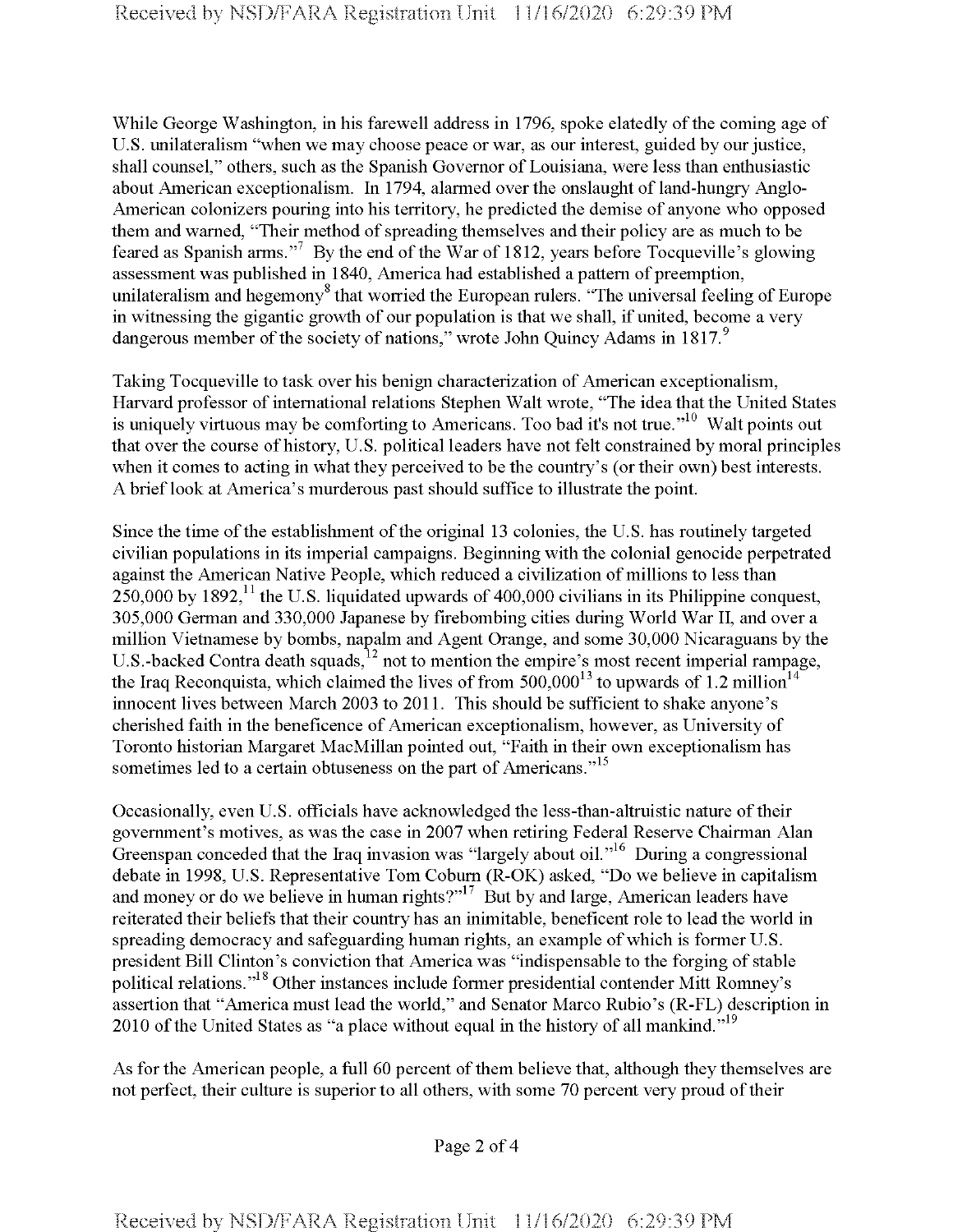nationality and agreeing that American ideas and culture should be spreading around the world. While majorities in Europe and Canada feel it is more important for governments to ensure that no citizen is in dire need than it is for individuals to be able to pursue their goals free from government interference, a majority of Americans disagree: a mere three in ten Americans "completely agree" that the government should help the poor. Americans of all social strata staunchly believe that success or failure depends solely on the individual and not outside social factors; even the poorest Americans are less likely than wealthy Europeans to blame society for lack of success in life.<sup>20</sup>

"Foreigners should be wary of confusing the ambitions of America's elites with the attitudes of the American public," admonished Andrew Kohut of Pew Research and former Council of Foreign Relations senior fellow Bruce Stokes.<sup>21</sup> Up to 2004, worldwide polls on anti-American sentiment generally yielded results showing negative attitudes towards the country's government and policies, but more generally positive feelings towards the American people. After reelecting George Bush for another term, however, Americans demonstrated their concurrence with the exceptionalism of its elitist leaders, and thereafter, world opinion surveys reflected a narrowing gap between the previously diverging foreigners' opinions of Americans as opposed to their views of the U.S. government. $^{22}$ 

Comparing the U.S. and the earlier empires of Spain, Holland and Britain, scholars note certain parallels: broad-based prosperity built on manufacturing and trade gave rise to financial speculation, which slowly undercut the manufacturing economy, causing increasing income disparity, impoverishment of the middle class and eventual imperial collapse. Taking the average duration of collapse for the three predecessor empires to be from 50 to 80 years, and the American economic peak to be around 1970, then, at most, America has 35 years left.<sup>23</sup> Undaunted by these historical parallels, Obama reaffirmed American exceptionalism, assuring the graduating West Point cadets that "the United States is and remains the one indispensable nation. That has been true for the century past, and it will be true for the century to come."<sup>24</sup>

American exceptionalism: from the president on down to the poorest citizen, Americans still cling tenaciously to this malevolent myth, refusing to see the truth about their rogue republic. As the late American Indian Movement leader Russell Means, whose people continue to be oppressed, regarding American exceptionalism said, "It's a lie. The whole thing's a lie and it always has been."25

## Endnotes

<sup>&</sup>lt;sup>1</sup> "Obama: Military to remain backbone of America's leadership," Russia Today, May 28, 2014, ed. May 30, 2014, accessed June 6, 2014, http://rt.com/usa/162032-obama-policv-west-point/'.

<sup>&</sup>lt;sup>2</sup> William Blum, *Rogue State: A Guide to the World's Only Superpower* (Monroe, ME: Common Courage Press, 2000), 129, 137.

<sup>3</sup> Barack Obama, "News Conference by President Obama," *The White House*, Office ofthe Press Secretary, April 4, 2009, accessed June 7, 2014, http://www.whitehouse.gov/the press office/News-Conference-By-President-Obama-4-04-2009.

<sup>4</sup> Kevin Phillips, *Wealth and Democracy: A Political History ofthe American Rich* (New York: Broadway Books, 2002), 171.